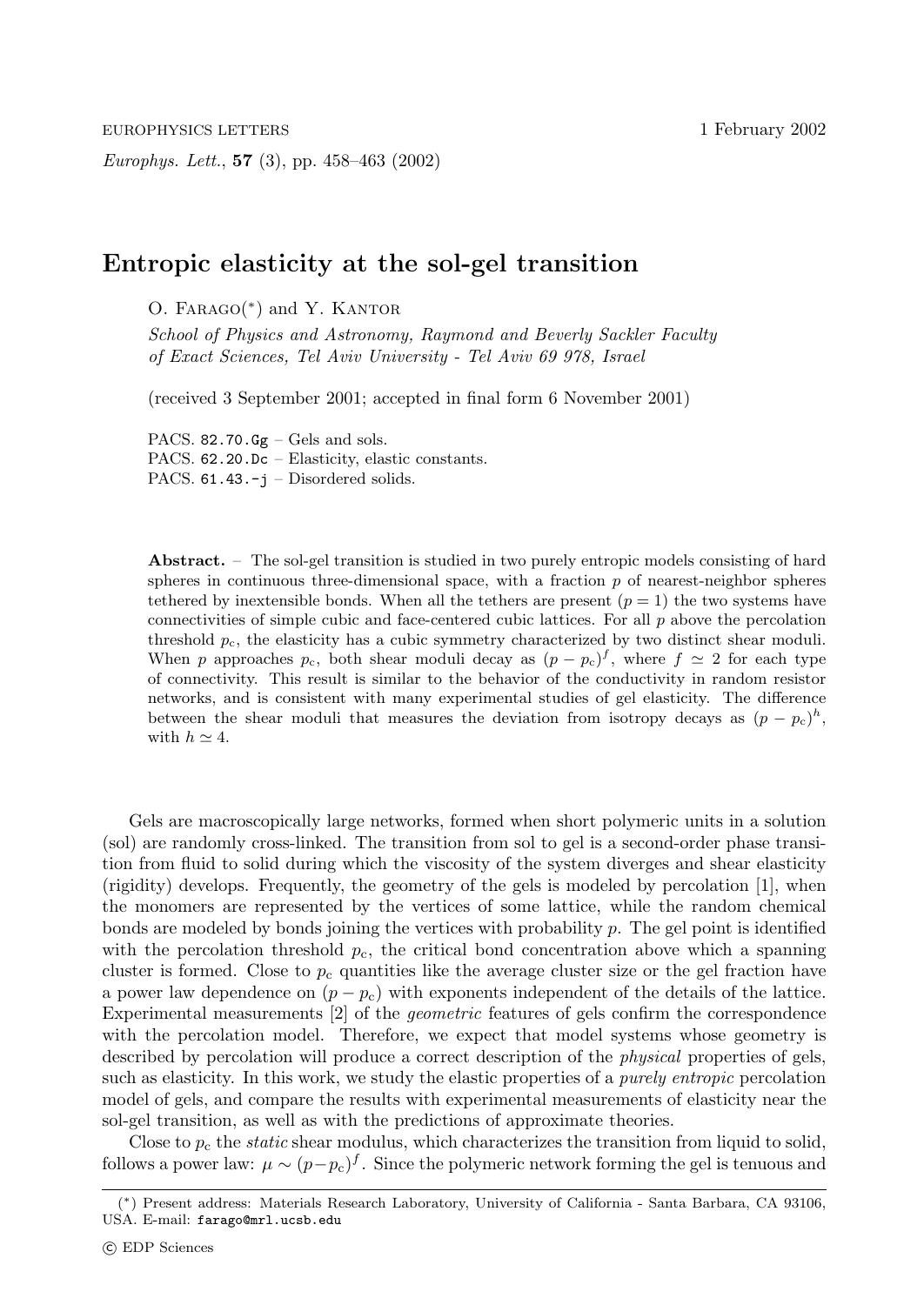floppy, the dominant contribution to its shear modulus is of entropic origin: Upon distortion of the system, the available phase space, namely entropy, of the gel decreases, leading to an increase of the free energy, and to a restoring force. de Gennes suggested that the exponent  $f$ should be equal to the exponent t describing the conductivity  $\Sigma$  of random resistor networks near  $p_c$ :  $\Sigma \sim (p - p_c)^t$  [3]. The equality  $f = t$  can be proved rigorously for a phantom network (without excluded volume (EV) interactions) of Gaussian springs each having the energy  $E = \frac{1}{2}Kr^2$ , where r is the spring length [4]. It describes the entropic elasticity of most phantom networks since the latter exhibit an *effective* Gaussian behavior on sufficiently large scales (provided that they are not strongly stretched)  $[5, 6]$ . It is an open question whether the equality  $f = t$  is also valid in the presence of EV interactions. It does, according to some theories which claim that EV interactions primarily influence the bulk (compression) modulus rather than the shear (rigidity) modulus of the system, as if the gel is a phantom network embedded into a "pressure producing" fluid medium [7]. However, a different approach based on scaling arguments concludes that the elastic moduli of a gel are of the order of  $kT/\xi^d$ , where  $\xi$  is the percolation correlation length that diverges as  $(p - p_c)^{\nu}$ , and d is the dimensionality. Consequently, the relation  $f = d\nu$  is obtained [8].

The experimental values of  $f$ , measured for different gel systems, are divided between the above two approaches. In one group of experiments [9], done on materials like gelatin and silica gels, the measured exponent is close to the conductivity exponent  $t \approx 2$  in three dimensions [10]. Another group consists of experiments in materials like polyester and PVC, where the exponent varies from 2.5 to 3.0, and seems to agree with  $f = d\nu \approx 2.7$  [11]. The gels formed by the materials in both groups of experiments are floppy, and the dominance of the entropic contribution to their elastic properties is fairly expected. Thus, the division of experimental works into these two groups is based on the values of the measured exponents rather than on the nature of the investigated materials. The origin of the discrepancy between the experimental results is not clear, and we can only list several possible reasons: In some cases the topology of the system does not correspond to three-dimensional (3D) percolation model of gels, but is somewhere between gel (cross-linking of monomers or short polymeric units) and rubber (cross-linking of a melt of long polymers) [12]. Additional reasons are related to experimental difficulties, such as the imprecise determination of concentration of cross-links, or the difficulty to extract the static shear modulus from measurements of the lowfrequency behavior of the dynamic complex modulus. A more fundamental reason for the wide range of experimental results is the energetic contribution to gel elasticity which mixes with the entropic contribution and influences the "effective" exponent. Energetic *bending elasticity* is characterized by a much larger exponent,  $f \approx 3.8$  [13]. Such an exponent is measured only when the entropic contribution to elasticity is negligible, *e.g.*, in the experiments in sintered metallic powders [14]. When both energetic and entropic contributions coexist, we expect the elastic behavior near the gel point to be dominated by the latter, since the critical exponent of entropic elasticity (according to both approaches to entropic elasticity) is smaller than that of bending elasticity. However, the dominance of entropic elasticity near the transition may be limited to a very narrow regime, in which the shear modulus is small and difficult to measure.

In the present work we bypass the problem of mixing of the entropic and elastic contributions and investigate the elastic behavior of purely entropic systems: We consider a system consisting of hard spheres, connected by "tethers" that have no energy but simply limit the distance of a connected pair to be smaller than some value b. We apply a new method in which the stress tensor  $\sigma_{ij}$  and the elastic constants  $C_{ijkl}$  of such "hard-spheres-and-tethers" systems are measured from the probability densities of contact between spheres and the probability densities of having stretched tethers [15]. Deformation of the solid can be described by a Lagrangian strain tensor  $\eta_{ij}$  that relates the original *undistorted* separation **R** between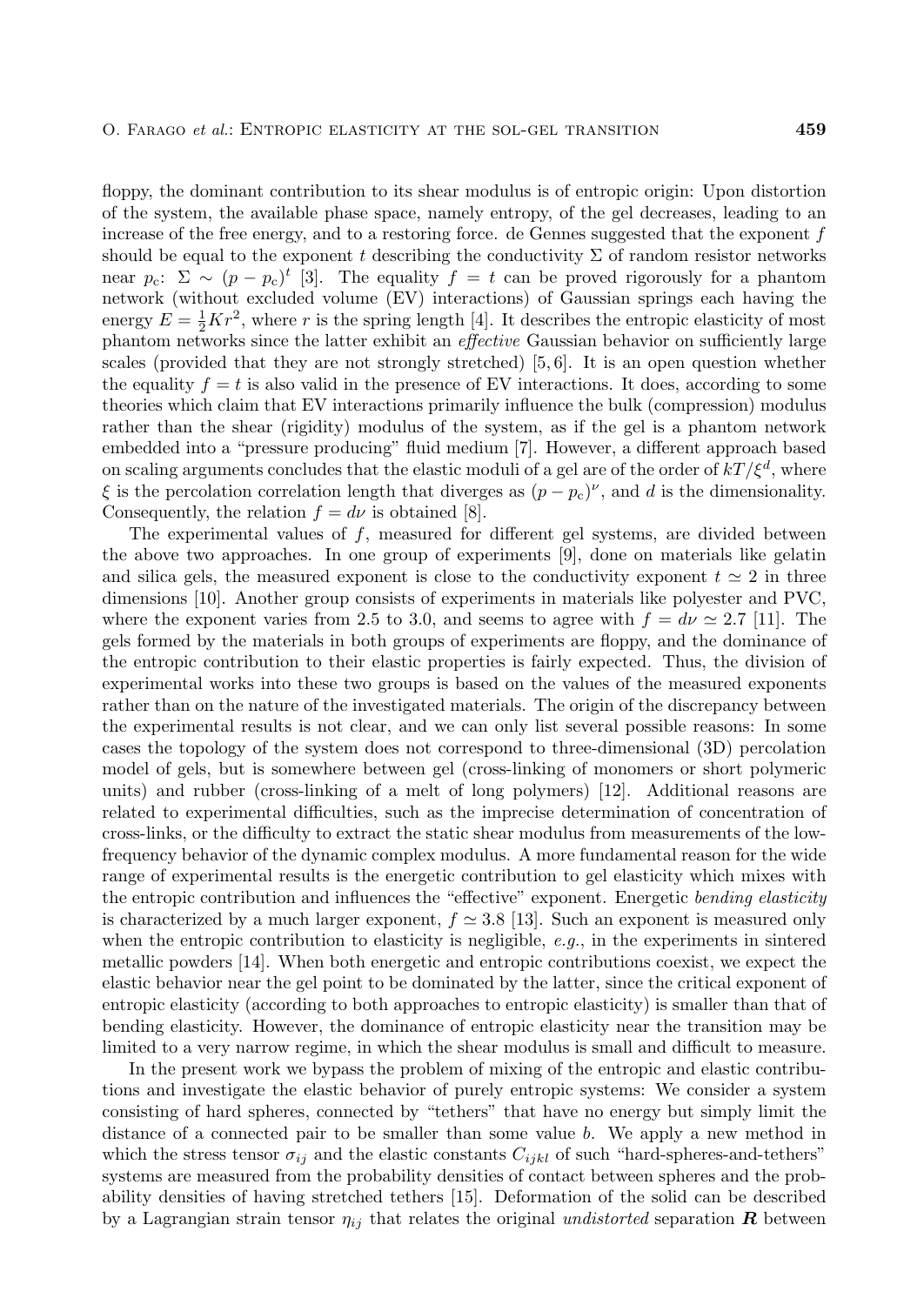two points to their final squared separation  $r^2 = R_i R_j (\delta_{ij} + 2\eta_{ij})$  [16]. The stress and elastic constants are the coefficients of the expansion of the free-energy density in terms of  $\eta_{ij}$ :  $f(\{\eta\}) = f(\{0\}) + \sigma_{ij}\eta_{ij} + \frac{1}{2}C_{ijkl}\eta_{ij}\eta_{kl} + \ldots$  The free-energy expansion defines the static constants which do not depend on the details of dynamics, and characterize volume-averaged elastic behavior. The frequency-dependent elastic constants and the viscosity, which depend on the dynamics [17], are beyond the scope of the current study. In this paper we study systems whose elastic properties possess a cubic symmetry under uniform external pressure P. Such systems have a diagonal stress tensor:  $\sigma_{ij} = -P \delta_{ij}$ , and only three *different* non-vanishing elastic constants:  $C_{11} \equiv C_{xxxx} = C_{yyyy} = C_{zzzz}$ ;  $C_{12} \equiv C_{xxyy} = C_{yyxx} = C_{yyzz} = ...$ ; and  $C_{44} \equiv \frac{1}{2}(C_{xyxy} + C_{xyyx}) = \dots$  [16]. Cubic systems have *two* shear moduli  $\mu_1 = C_{44} - P$  and  $\mu_2 = \frac{1}{2}(\overline{C}_{11} - \overline{C}_{12}) - P.$ 

The topologies of the networks were defined by considering bond percolation problems on simple cubic (SC) and faced-centered cubic (FCC) lattices, with a fraction  $p$  of bonds present. Each site of the lattice was occupied by a sphere of diameter a, while each present bond was replaced by a tether of maximal extension b, which was larger than the nearest-neighbor distance  $b_0$ . Once the topology (connectivity) was defined, the systems were allowed to move in a *continuous* 3D space. We measured the elastic behavior as a function of p. For both types of topologies we set the ratio  $b/a \sim 1.6$  and the volume fraction of the spheres to be  $\rho = 0.2$ . This density is about 40% of the maximal density  $\rho = 0.494$  at which a regular hard sphere system starts phase separating into liquid and solid [18]. Our choice of this density was made to have strong EV interactions, but at the same time to ensure that the system solidifies due to the presence of the tethers, rather than the EV interactions alone. The topologies of the SC and the FCC systems are quite different: In the latter the number of nearest-neighbor lattice sites is larger and, consequently, the percolation threshold is smaller:  $p_c \simeq 0.12$  and  $p_c \simeq 0.249$ for the FCC and SC topologies, respectively. Thus, highly connected rigid regions are formed more rapidly (at lower p) in FCC networks. It has been suggested (see, *e.g.*, Devreux *et al.* in ref. [9]) that in real gels the creation of such rigid blobs tends to enhance the contribution of energetic bending elasticity and, thus, makes the entropy-dominated regime near  $p_c$  narrower. Therefore, it seems interesting to compare the SC and the FCC topologies in a purely entropic model. In our Monte Carlo (MC) simulations we used box sizes  $L = 18b_0$  and  $L = 12\sqrt{2}b_0$ for the SC and FCC topologies, respectively, with periodic boundary conditions. Figure 1 depicts a typical equilibrium configuration of the FCC system. We measured  $\sigma_{ij}$  and  $C_{ijkl}$ over a broad range of concentrations above  $p_c$ . Strictly speaking, the rigidity threshold  $p_r$  is lower than the percolation threshold  $p_c$  due to effects of entanglements [19] (and, perhaps, also due to additional EV effects). However, the two thresholds are so extremely close that they are practically indistinguishable in experiments and numerical studies. Therefore, we treat  $p_r$  and  $p_c$  as identical. The number of quenched topologies and the length of the MC run of each individual topology increased as we approached  $p_c$ . For systems close to  $p_c$  we needed to average the relevant quantities over 10 different topologies, while far from  $p_c$ , 2–3 sufficed. Close to  $p_c$  the duration of the MC runs is about 500 times larger than the relaxation time  $\tau$ of the simulations (see an approximate expression for  $\tau$  in ref. [6]). During each MC run the systems were sampled several million times.

The networks studied in this work possess a cubic symmetry since their topologies are defined on cubic lattices. Therefore, their elastic behavior is described by two distinct shear moduli rather than one, as in isotropic systems. This property does not exist in experiments where the networks are isotropic because of randomness. Figure 2 depicts the two shear moduli,  $\mu_1$  and  $\mu_2$ , as a function of  $(p - p_c)$  for the SC and FCC systems. For each type of connectivity, its own  $p_c$  is used. The error bars appearing in figs. 2 and 3 correspond to one standard deviation of the averaged quantities. For both systems close to  $p_c$ ,  $\mu_1$  and  $\mu_2$  are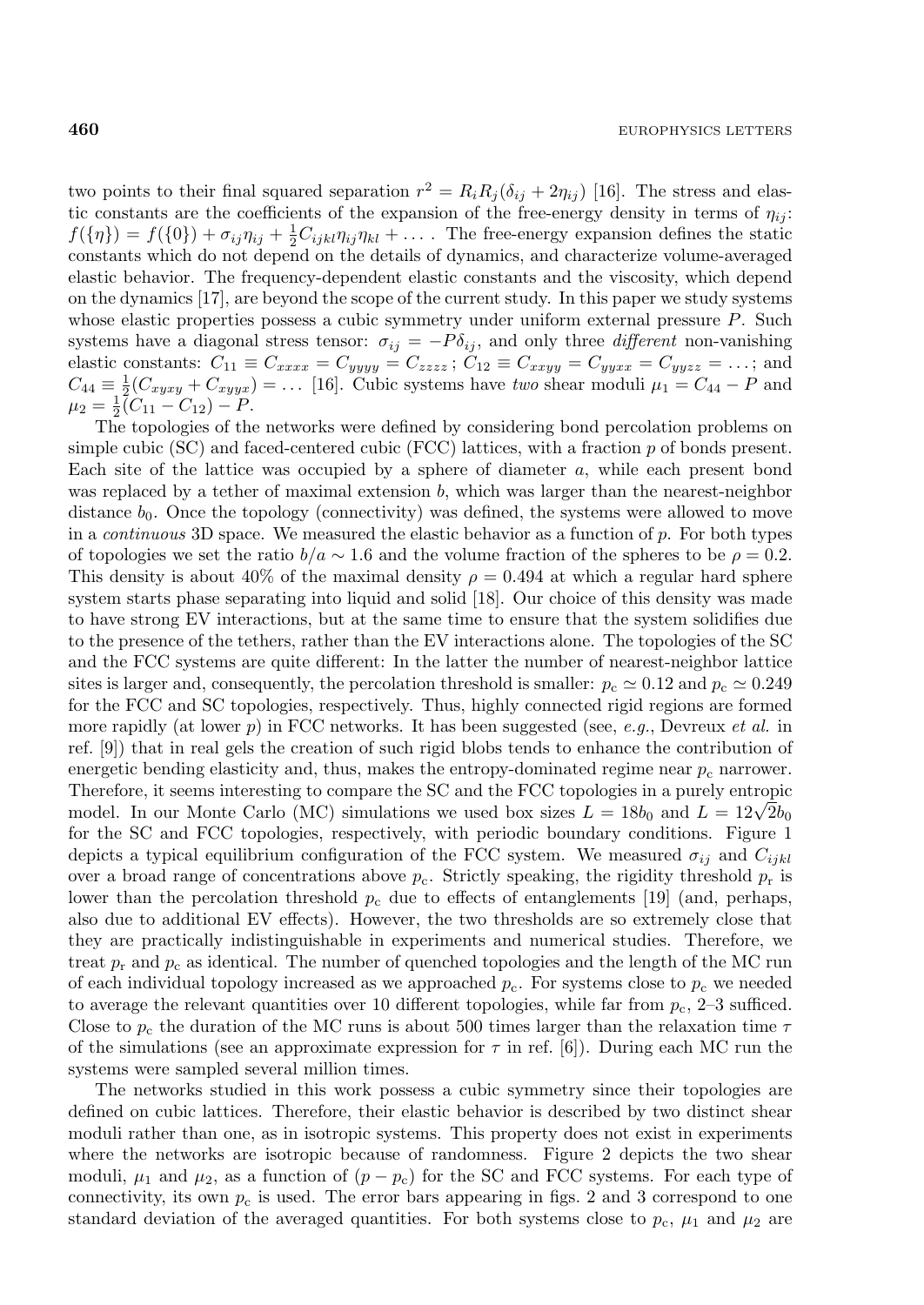

Fig. 1 – A part of an equilibrium configuration of the FCC bond percolating system with  $p = 0.1975$ . For clarity the spheres are shown as  $\frac{1}{3}$  of their actual diameter.

practically indistinguishable, suggesting that the systems become isotropic. The shear moduli can be approximated by the power laws  $\mu_1 \simeq \mu_2 \sim (p - p_c)^f$ , with  $f = 2.0 \pm 0.1$  for the SC system, and  $f = 2.1 \pm 0.1$  for the FCC system. Within numerical uncertainty both values are similar and consistent with recent estimates of the conductivity exponent in 3D,  $t \approx 2.0$  [10]. We already found that  $f \simeq t \simeq 1.3$  in two dimensions [20] and, therefore, we expect that  $f \simeq t$ at any dimension. As we have mentioned earlier in the text, the equality  $f = t$  is expected for a phantom network  $(a = 0)$  and can be explained by the Gaussian nature of its elastic response close to  $p_c$ . Our results indicate that a similar picture may apply to systems with EV interactions.

In fig. 2 we observe that the values of  $\mu_1$  and  $\mu_2$  gradually deviate from each other far from  $p_c$  because at large p the systems "remember" the lower (cubic) symmetry of their connectivities. For the FCC connectivity  $\mu_1 > \mu_2$ , while for the SC case  $\mu_2 > \mu_1$ . (The definitions of the shear moduli  $\mu_1$  and  $\mu_2$  depend on the orientation of the axes of the reference system, which in our study were taken along the edges of the conventional cubic unit cell.) Figure 3 shows that the difference  $\Delta \mu \equiv |\mu_1 - \mu_2|$  follows, in both cases, quite similar power laws  $\Delta\mu \sim (p - p_c)^h$ , with  $h = 3.95 \pm 0.15$  for the SC case, and  $h = 4.15 \pm 0.15$  for the FCC case. Because of the similarities of the values of  $h$  in SC and FCC systems, it is reasonable to assume that  $h$  is a new universal critical exponent which characterizes deviation from isotropic elastic behavior. While the power law dependence of  $\Delta \mu$  is not surprising due to the self-similar nature of the large percolation clusters, we could only support this assumption by numerical data of limited accuracy. We verified the validity of the power law dependence on  $(p - p_c)$  by attempting (unsuccessfully) to fit the data to other functional forms.

We already saw that the exponent  $f$  (describing the leading critical elastic behavior) is very similar for self-avoiding (SA) and phantom percolating systems. Therefore, it is interesting to check whether this similarity applies to the exponent  $h$  as well. For this purpose we measured  $\Delta\mu$  for a phantom FCC bond percolating network with the same values of b and b<sub>0</sub>, but with  $a = 0$  [21]. The results of these simulations are also plotted in fig. 3, revealing a power law with  $h = 4.15 \pm 0.15$ , as in the SA FCC case. The phantom Gaussian model, which predicts that  $f = t$ , cannot be used to predict the value of h since it gives  $\Delta \mu \equiv 0$  at any bond concentration p [4, 22]. Hence,  $\Delta \mu$  represents deviation from a purely Gaussian behavior which originates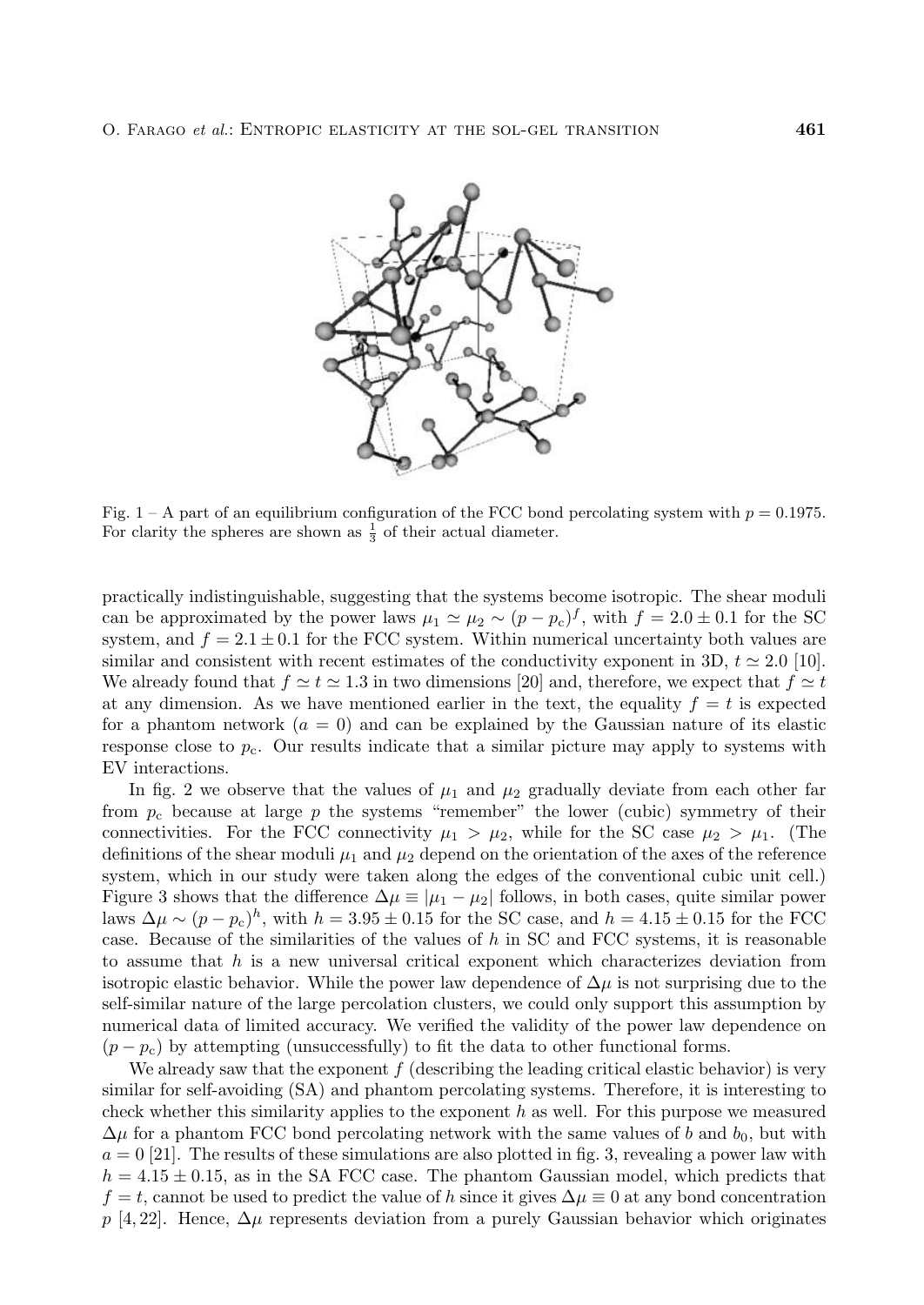



Fig. 2 – Logarithmic plot of the shear moduli  $\mu_1$  (solid symbols) and  $\mu_2$  (open symbols) as a function of  $(p - p_c)$ , for FCC (circles) and SC (squares) bond percolating systems. For each topology, its percolation threshold is used ( $p_c \approx 0.12$  for FCC, and,  $p_c \approx 0.249$  for SC). For both systems the volume fraction is 0.2 and  $b/a \sim 1.6$ .

Fig. 3 – Logarithmic plot of the difference between the shear moduli  $\Delta \mu$  as a function of  $(p - p_c)$ , for SA FCC (solid circles), SA SC (squares) and phantom FCC (open circles) bond percolating systems.

in the non-Gaussian form of the tether potential and (in the SA case) EV interactions. Our results for the exponent  $h$  imply that the similarity between the critical elasticity of phantom and SA percolating systems may not be restricted to the leading Gaussian behavior.

In conclusion, we have studied the entropic elasticity of 3D purely entropic percolating systems. Our study shows that the critical behaviors of the shear moduli of phantom and SA percolation systems are characterized by similar critical exponents which are very close to the conductivity exponent. (For phantom systems the elasticity exponent actually coincides with the conductivity exponent.) This result agrees with many experimental studies of gel elasticity. It corresponds to heuristic theories which assume that the finite clusters 1) do not contribute directly to the shear modulus *(i.e.*, behave like a fluid medium) and 2) effectively screen out EV interactions in the elastic network. Further support to this theoretical description is given by our result for  $\Delta \mu$  which is also described by similar exponents in phantom and SA systems. The exponent h that characterizes the decay of  $\Delta \mu$  seems to be universal, namely independent of the lattice on which the geometry of the system is defined, but this point should be established more carefully by studying other lattice connectivities, and by measuring  $h$  for two-dimensional (phantom and SA) percolation systems.

∗∗∗

We thank M. KARDAR for numerous discussions of the problem. This work was supported by the Israel Science Foundation through Grant No. 177/99. The numerical simulation were performed on SGI Origin2000 supercomputer and Beowulf cluster at the High Performance Computing Unit at the Inter University Computation Center of Israel. We thank G. Koren for his support in conducting the numerical work.